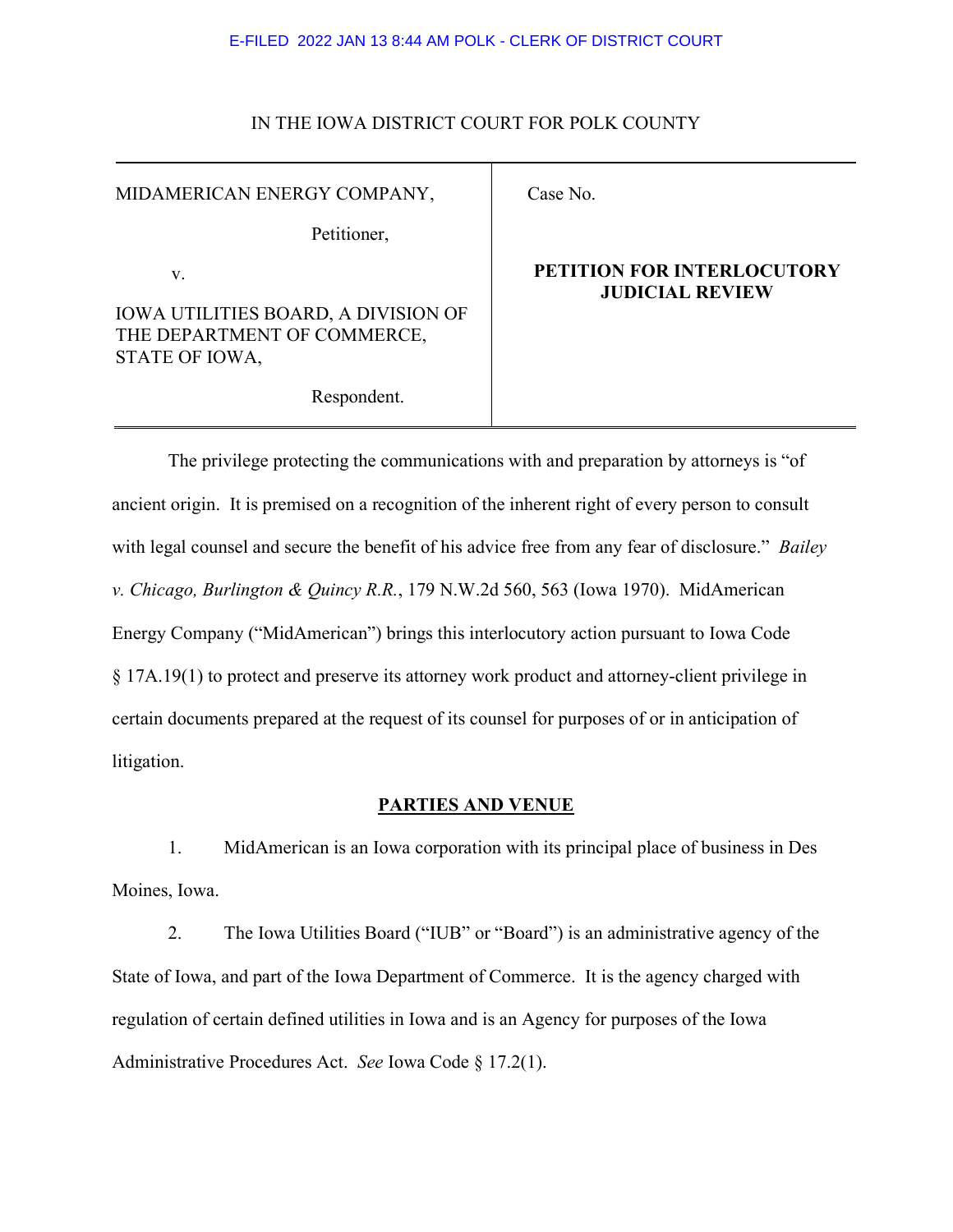3. Venue is proper in Polk County pursuant to Iowa Code § 17A.19(2), which establishes venue in Polk County by statute. Moreover, the decisions and actions at issue occurred at the Board's office in Polk County.

### **FACTS**

4. MidAmerican is the largest retail utility in Iowa by customers served.

MidAmerican is also a national leader in renewable energy, having invested over \$13 billion in 7,000 megawatts of wind generation in Iowa. In 2020, MidAmerican Energy delivered 83.6% renewable energy on an annual basis to customers across the state.

5. Nonetheless. Over the past several years, special interest groups have pushed in a variety of different IUB dockets for MidAmerican to eliminate all coal-fired generation from its portfolio of generation sources – or for IUB to require that MidAmerican do so.

6. Several groups again pushed to litigate the retirement of MidAmerican coal plants as part of MidAmerican's biennial emissions plan and budget docket, EPB-2020-0156. The Board correctly rejected those efforts, and approved MidAmerican's emissions plan and budget as submitted. $1$ 

7. After completion of the emissions plan and budget docket, however, the Board opened a "Service Proceeding" or "SPU" docket on its own motion:

[T]he Board ordered a new docket, Docket No. SPU-2021-0003, be opened to review MidAmerican's generating fleet, including the potential retirement of coal plants, . . . This docket will explore MidAmerican's long-term resource needs, including consideration of least-cost options for generation, environmental requirements, reliability, and economic development potential.

<span id="page-1-0"></span><sup>&</sup>lt;sup>1</sup> This decision was recently affirmed by the Polk County district court in *Environmental Law and Policy Center*, *Iowa v. Iowa Utils. Bd.*, Case No. CVCV061992, "Ruling on Petition for Judicial Review: (Dec. 7, 2021) (Gronewald, J.)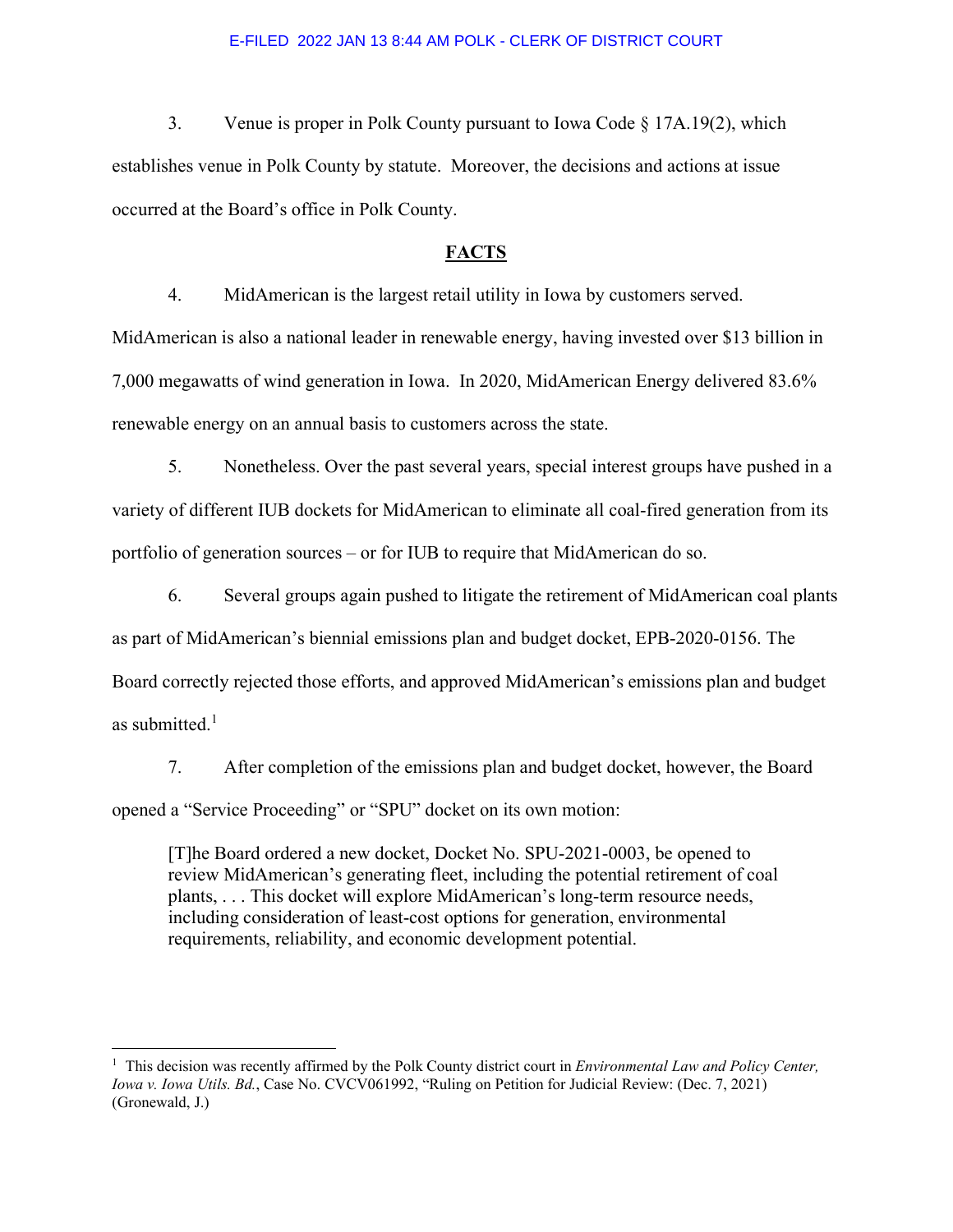It is evident from the quoted language that this docket was not opened on a complaint from

another party, and the Board is not adjudicating a dispute – rather it is engaging in investigation,

"reviewing," "exploring" and "considering" on its own initiative.<sup>[2](#page-2-0)</sup>

8. As part of its order initiating SPU-2021-0003, the Board required MidAmerican

to produce certain documents:

MidAmerican Energy Company shall file within 60 days of the date of this order the following information:

## a. *Any current documents that provide details about its long-term resource requirements*;

b. An overview of its current generating fleet and how it meets the needs of MidAmerican's customers;

c. A least-cost analysis addressing options considered to meet its long-term resource needs, including the potential effects on reliability and economic development potential; and

d. An analysis of the issues identified in Docket No. EPB-2020-0156 that have been deferred to this docket. The analysis should include consideration of fuel switching, generating unit retirement, modified dispatch, addition of new generation sources, wholesale market transactions, and the costs of alternative compliance options, as well as any economic development potential for those options.

*Id*. at 3 (emphasis added).

9. MidAmerican produced and filed information required by the order but withheld

certain studies regarding the generation fleet that had been requested by MidAmerican's General

Counsel to evaluate and develop a strategy to address the arguments the special interest groups

had been raising (and presumably would continue to raise) in various MidAmerican dockets,

including contested case dockets, being litigated before the Board. Such studies are protected by

the attorney-client and attorney work product privileges.

10. The Board designated a Presiding Officer, Cecil Wright, who is an attorney on the

Board's General Counsel staff, to manage certain procedural aspects of the case, including

<span id="page-2-0"></span><sup>2</sup> *In re MidAmerican Energy Company*, Docket No. SPU-2021-0003, "Order Opening Docket and Proposal to Take Official Notice" (Iowa Utils. Bd., May 13, 2021) at 1-2. (Attached as **Exhibit 1**)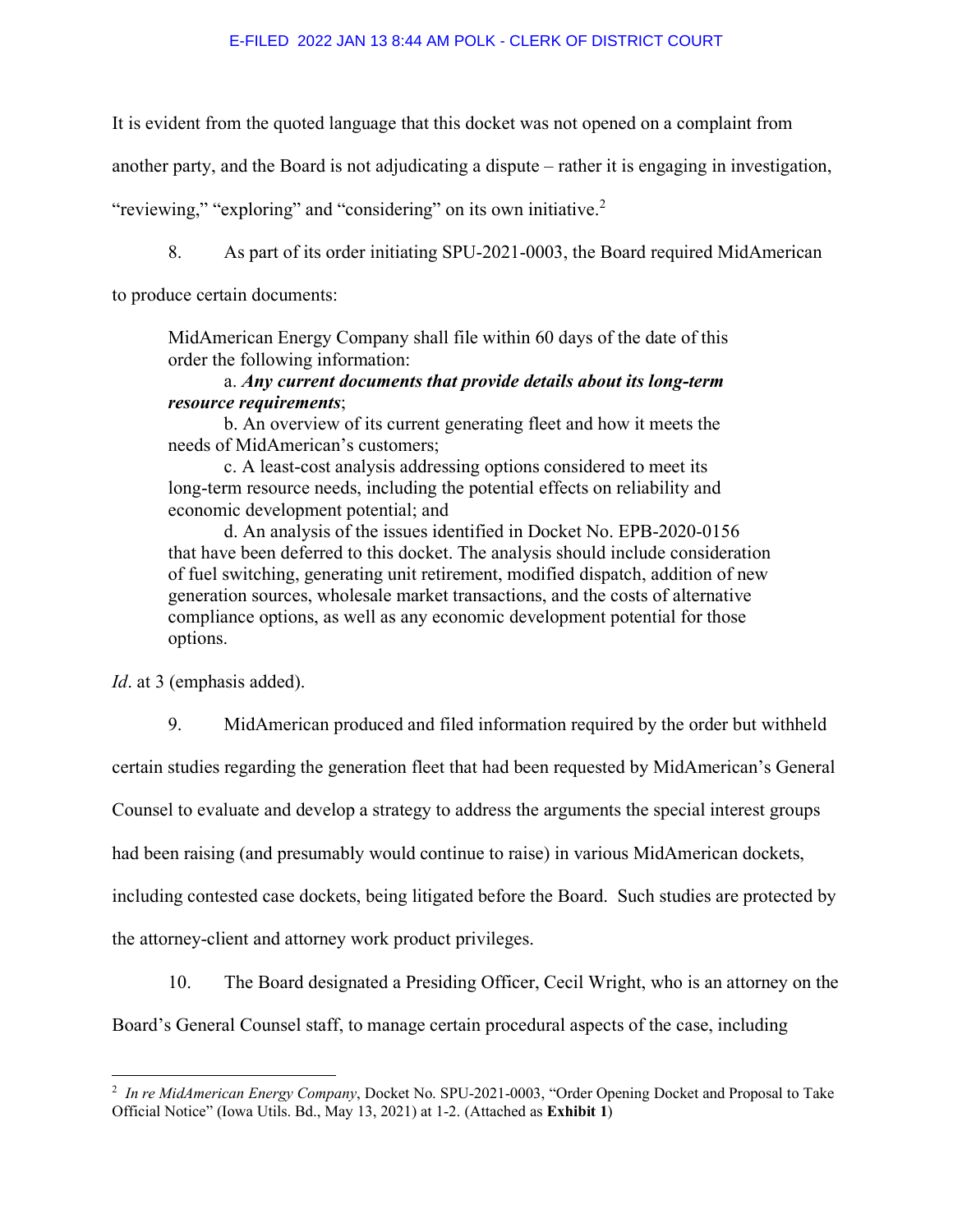MidAmerican's claims of privilege. The Board issued an order setting a hearing on various confidentiality matters<sup>[3](#page-3-0)</sup>, and ordered MidAmerican to bring the privileged studies to the hearing for *in camera* review by the Presiding Officer.[4](#page-3-1)

11. MidAmerican refused to provide the documents for in camera review by the

Board's attorney, again citing attorney privileges. In an effort to work with the Board,

MidAmerican proposed an alternative: that the Board designate an Administrative Law Judge

("ALJ") from the Iowa Department of Inspections and Appeals pool of ALJs to conduct the *in* 

*camera* review and to determine whether the documents were privileged.

12. The Board rejected MidAmerican's proposal and issued a ruling providing:

[T]he Board will require MidAmerican to provide the three Utilities Board members the purported attorney-client privileged information or attorney work product privileged information for in camera review. If MidAmerican believes neither a presiding officer employed by the Board nor Board members should make the privilege determination, *MidAmerican's only option is to take the issue to the district court and have a judge*, or a master appointed by a judge, review the documents to determine if MidAmerican's privilege claim is justified.

(Emphasis added.) $<sup>5</sup>$  $<sup>5</sup>$  $<sup>5</sup>$ </sup>

13. MidAmerican has exhausted its administrative remedies, as indicated by the

options set out by the Board above.

14. Iowa Code 17A.19(1) provides that:

A preliminary, procedural or intermediate agency action is immediately reviewable if all adequate administrative remedies have been exhausted and review of the final agency action would not provide an adequate remedy.

<span id="page-3-0"></span><sup>&</sup>lt;sup>3</sup> Numerous procedural filings were made by the parties and several orders issued; the Petition does not cite to or mentioned each filing but rather summarizes the process citing key orders.

<span id="page-3-1"></span><sup>4</sup> *In re MidAmerican Energy Company*, Docket No. SPU-2021-0003, "Order Addressing Long-Term Resource Plans and Scheduling Oral Argument on Confidentiality Issues" (Iowa Utils. Bd., September 24, 2021) at 7. (Attached as **Exhibit 2**.)

<span id="page-3-2"></span><sup>5</sup> *In re MidAmerican Energy Company*, Docket No. SPU-2021-0003, "Order Addressing Presiding Officer's Recommendations Regarding Issue of Privilege" (Iowa Utils. Bd., December 16, 2021) at 14. (Attached as **Exhibit 3**.)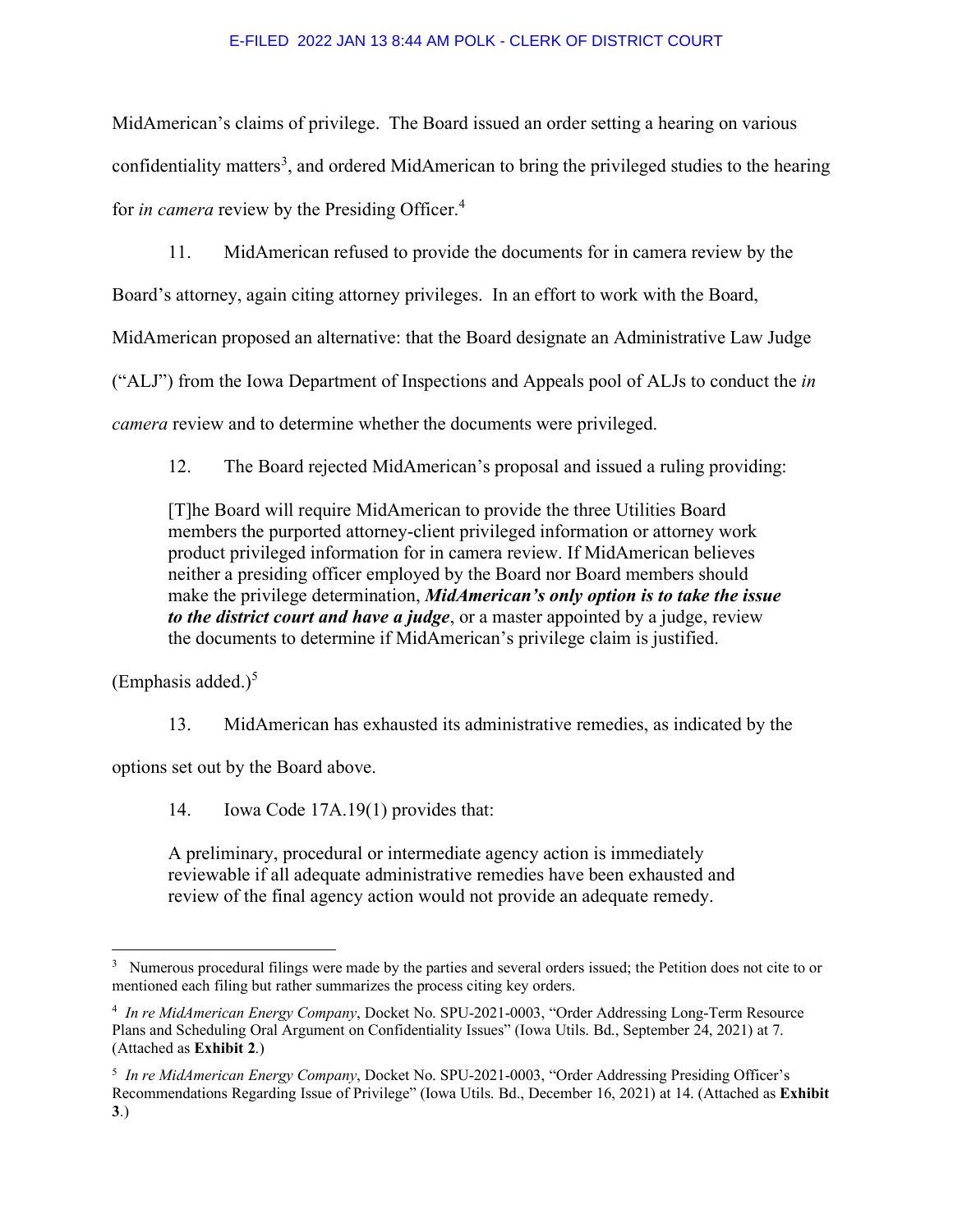The Board is requiring MidAmerican to disclose privileged materials to the Board. The harm would be incurred, and could not be undone, as soon as the privileged documents are produced. Privilege is an issue that meets the test for interlocutory review because waiting for final agency action on the broader issue in the docket would not provide an adequate remedy to protect the privilege.

## **CLAIM FOR JUDICIAL REVIEW**

15. MidAmerican adopts and incorporates paragraphs 1-14.

16. The Board's intermediate action requiring MidAmerican to provide the Board privileged documents when the Board is not sitting in a purely adjudicatory capacity is a violation of Iowa law on attorney privileges and is procedurally improper and therefore contrary to Iowa Code § 17A.19(10)(b) and § 17A.19(10)(d).

17. The Board's position that it can act as both the investigative requesting party for documents and the decision-maker as to privilege claims is an erroneous interpretation of law whose interpretation has not been vested in the Board, in violation of Iowa Code  $§ 17A.19(10)(c).$ 

18. The Board's requirement that MidAmerican provide it with documents that are privileged, despite the fact that the Board is also the requesting party, and ignoring both that the Board can "unsee" the documents if it decides privilege was properly invoked and the critical significant of the attorney-client and work product privileges constitutes an arbitrary and unjustifiable act that failed to consider relevant matters in violation of Iowa Code  $\S$ § 17A.19(10)(j), (k) and (m).